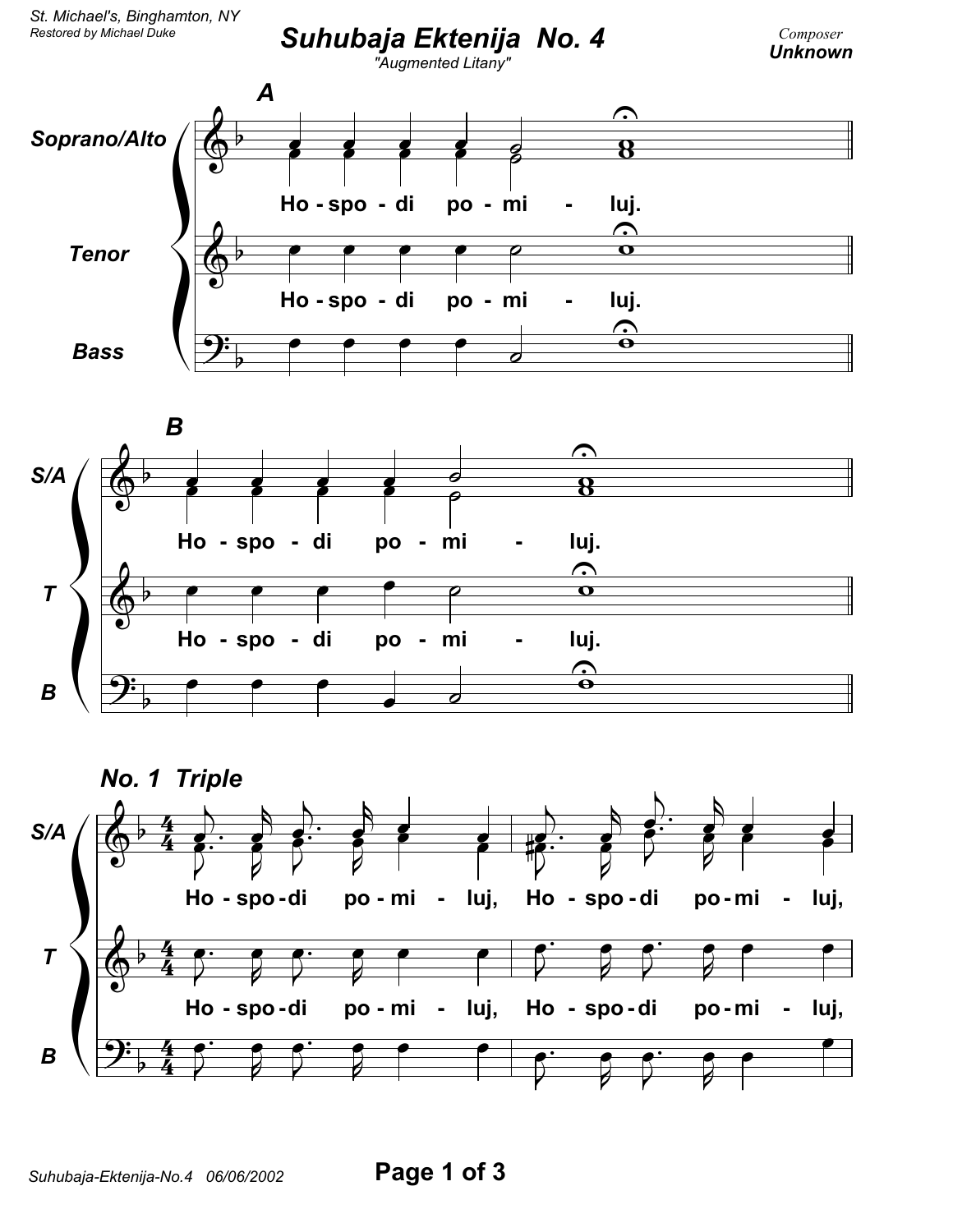St. Michael's, Binghamton, NY